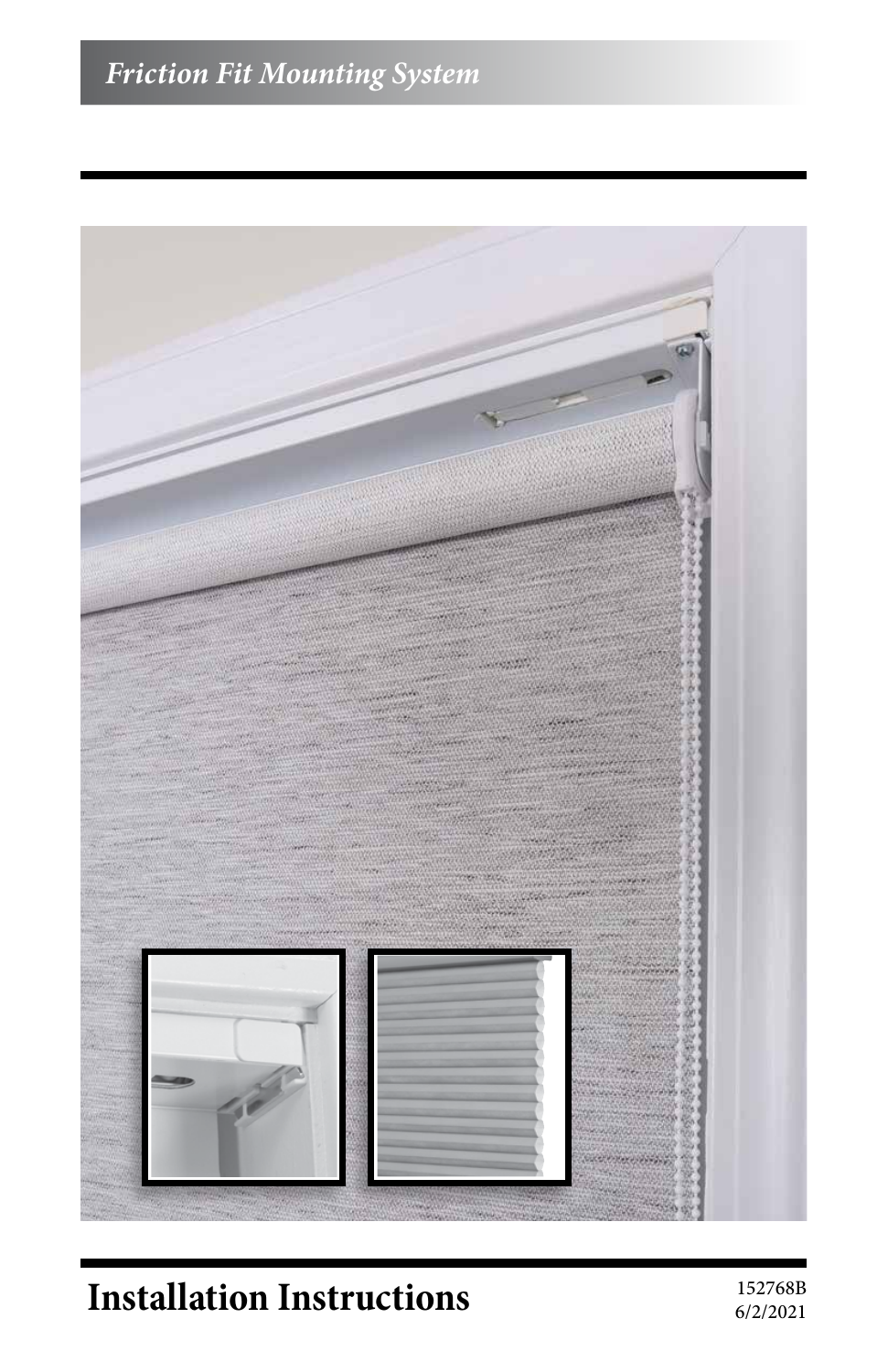# **GETTING STARTED**

The Friction Fit Mounting System will come with the shade installation brackets already attached.

No drilling is necessary to install this shade.

A Flat head screwdriver is needed to remove the Friction Fit Mounting System.

**Important:** Some **Roller Shade** styles are shipped with the shade mounted on the installations brackets on the friction fit bar. Follow the instructions in the installation booklet that came with your shade to remove the shade from the mounting brackets prior to installing the Friction Fit Mounting System.

## **STEP 1: ROLLER SHADE VALANCE BRACKET INSTALLATION (OPTIONAL)**

Cut 2 pieces of double sided adhesive for each valance bracket the width of bracket.

Remove release liner from one side of the double sided adhesive and apply to the mounting system rail as shown.

The double sided adhesive for the end brackets should be approximately 3" from the ends. Space any additional adhesive evenly between the ends.

Remove the remaining release liner. Align the back of the brackets with the back edge of the rib as shown. Press down firmly to attach.



## **STEP 2: FRICTION FIT MOUNTING SYSTEM INSTALLATION**

MAKE SURE MOUNTING SURFACE IS LEVEL  $\qquad \qquad$ ⇔  $\qquad \qquad \qquad \qquad$ 

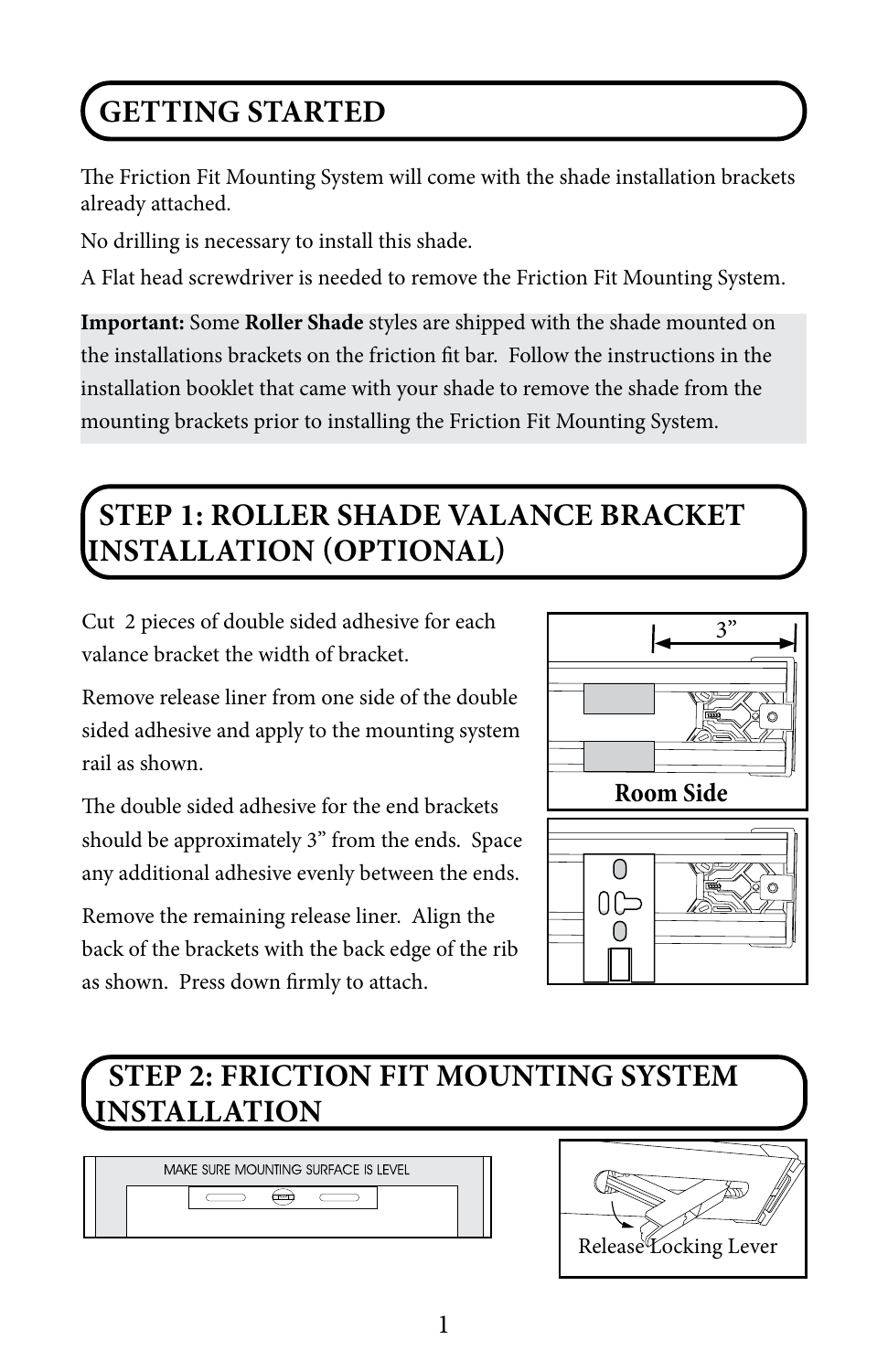#### **APPLY DOUBLE SIDED ADHESIVE (SMOOTH SURFACES)**



If mounting on a smooth surface such as painted aluminum or tile you must apply the double sided adhesive (included) to the end caps to keep the mounting system secure. Remove release liner from one side of the adhesive and apply to both end caps and press firmly to adhere.

#### **MOUNTING SYSTEM PLACEMENT**

Place the Friction Fit Mounting System in the window opening so that the end with the lever is up tight against the window casing.



#### **WIDTH ADJUSTMENT**

If there is a gap at the non-lever end of the rail, simply slide the end cap until it touches the window casing. See END CAP ADJUSTMENT on page 3 if you accidently pull the end cap out too far.



#### **SMOOTH SURFACES**

Remove the release liners from the double sided adhesive on the endcaps.

Replace mounting system.

#### **LOCK IN PLACE**

**Make sure that the mounting system is level.**

Press up on the lever to lock the mounting system in place.

**See page 4 for proper removal if necessary.**



## **STEP 3: SHADE INSTALLATION**

Follow the instruction in the installation booklet that came with your shade to install the shade into the mounting brackets on the Friction Fit Mounting System.